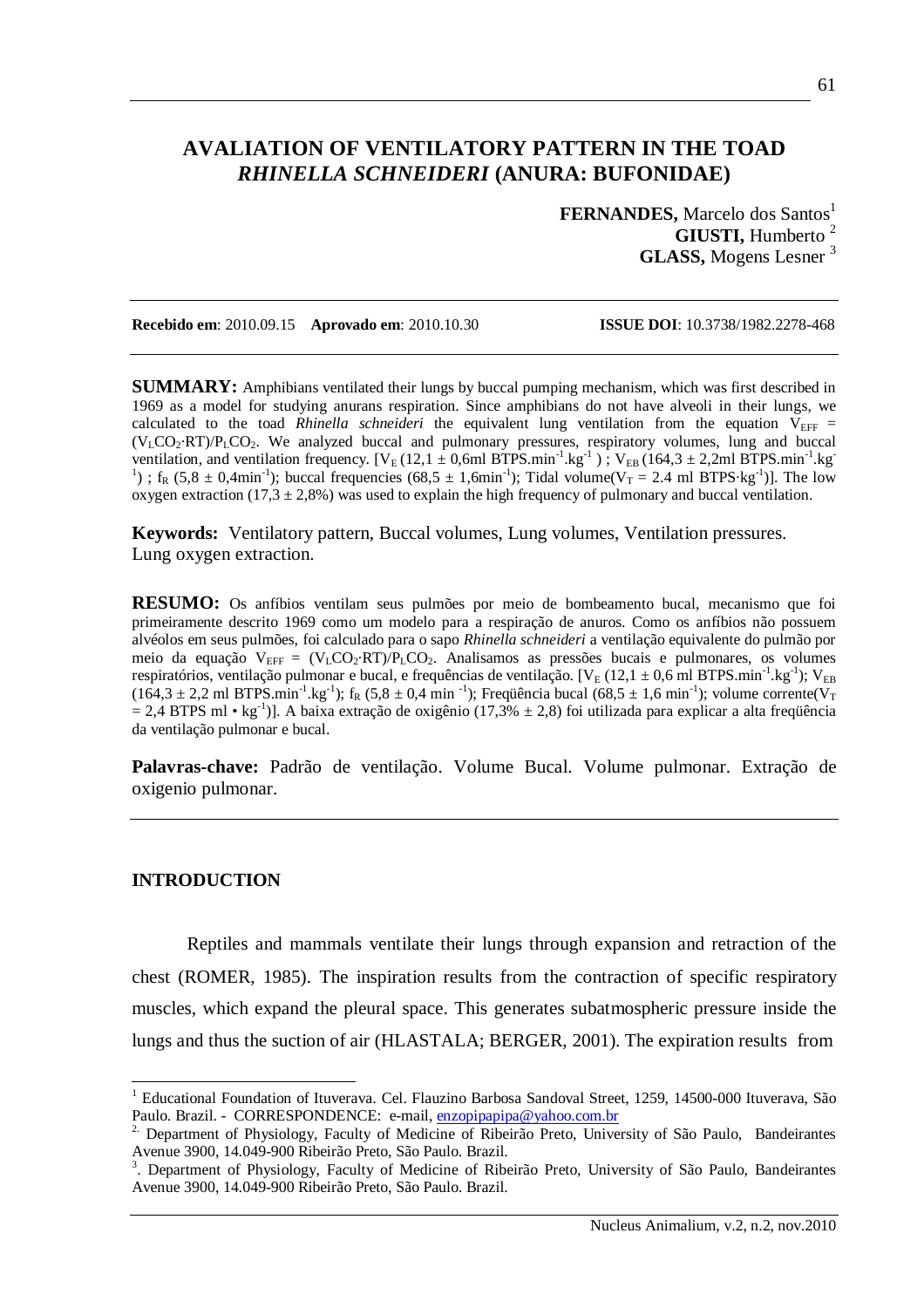natural retraction of elastic fibers and the surface tension of the lungs, in resting state, or active contraction of the muscles of the chest in situations of exercise (WEST, 1995).

In modern amphibians (Lissamphibia), the expiration is also apparent result from retraction of elastic and surface tension of lung tissue, however, inspiration is performed by pumping air into the lungs by positive pressure generated by coordinated movements of the buccal cavity (HUGHES, 1974). They lost their ribs in evolution (ROMER, 1985).

Amphibians' lungs develop during metamorphosis from aquatic larvae, concomitantly with the reabsorption of their gills. Thus, in adults, the lungs are responsible for amphibian's buoyancy of aquatic habits, perform gas exchange, maintenance of acid-base balance, vocalization and defensive behaviors. The lungs have a more important role in the uptake of  $O_2$  than elimination of  $CO_2$ , which is conducted largely through the skin (YEAGER; ULTSCH, 1989).

The lungs of frogs are simple, with distinct parenchyma, from where bronchi short coming to the larynx, which opens to the buccal cavity through the glottis. The trachea can be undifferentiated and appear extremely short and poorly vascularized (YEAGER; ULTSCH, 1989). The lungs are large and without alveoli, extending for about 2/3 of the body length.

Studies have shown that anurans have a pattern consisting of two ventilation cycles distinct: one from buccal movements, called oscillatory cycles, and another movements of pumping air into the lungs, performed by the buccal cavity, called of lung ventilation cycles. During cycles of buccal moviments, the animal is in apnea with lungs inflated and closed glottis. With the nostrils open, freely ventilate the buccal cavity, resulting in equilibrium between the gas composition intrabuccal and external. Then the animal interrupts its buccal cycles and started to present a more complex ventilatory pattern divided in five stages (DE JONGH; GANS,1969; GANS et al., 1969):

• Stage 1 - Start by contraction of the sterno-hyoid muscle, which causes further expansion of the buccal cavity. The reduction of intrabuccal pressure to subatmospheric levels causes the inspiration of outside air to the buccal cavity. The glottis is closed and retains the stored air in the lungs.

• Stage 2 - The glottis is open, allowing air to leak from the lungs into the buccal cavity. This results of retractable properties of lung tissue. There is, at this time, the equalization between intrabuccal pressures and intrapulmonary. The air that reaches the lungs to the buccal cavity is exhaled through the nostrils which remain open.

• Stage 3 - With the glottis, the air still escapes into small plots and intrapulmonary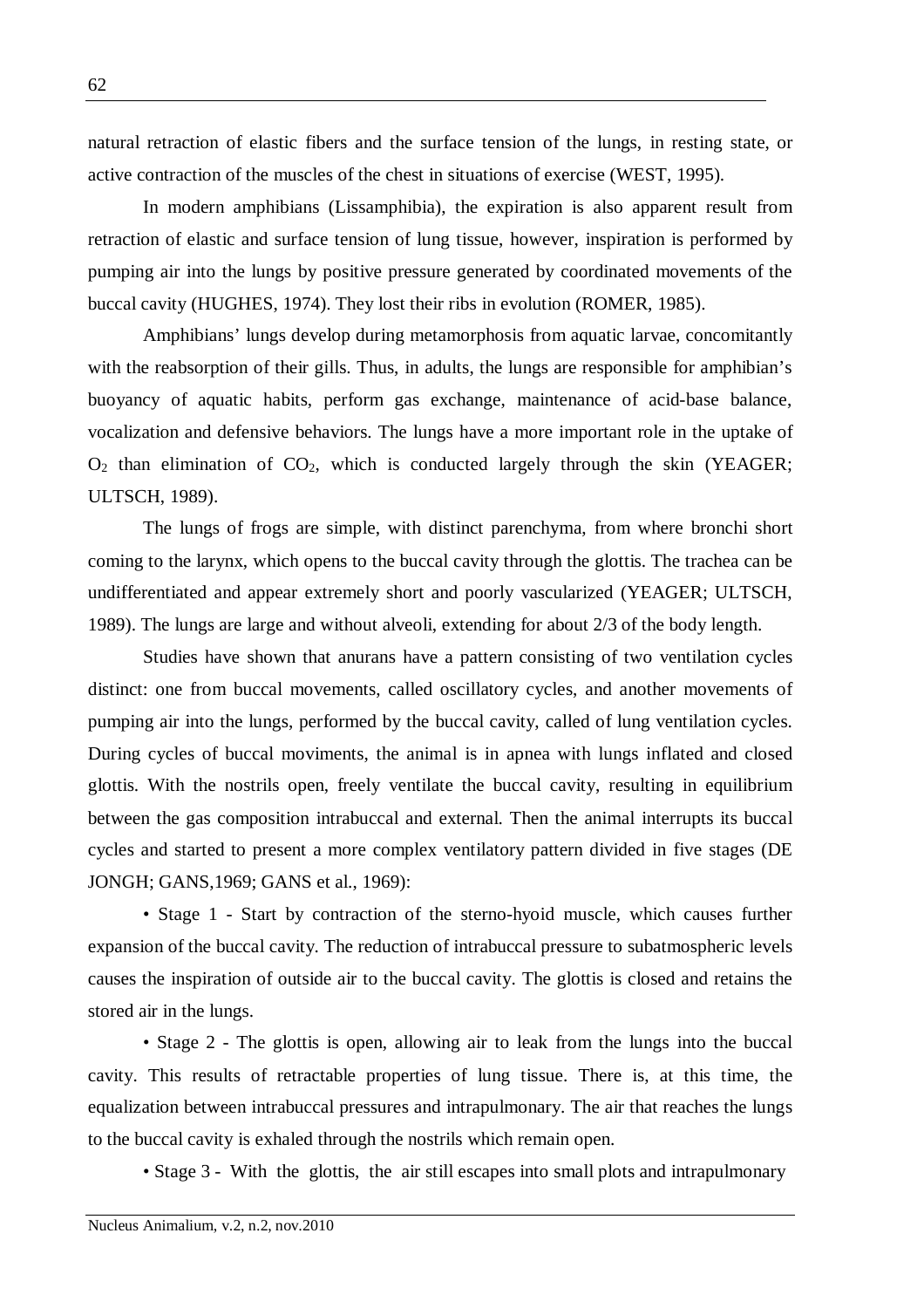pressure falls below the buccal cavity. Intrabuccal pressure remains above atmospheric, resulting from the resistance imposed by the nostrils to the air outlet.

• Stage 4 - The nostrils are closed, and thus the buccal cavity, through your muscles petro-hyoid and omo-hyoid, pumping air into the lungs through the glottis which is still open. This promotes sharp increase in intrabuccal pressure and intrapulmonary.

• Stage 5 - It is the simultaneous closing of the glottis and nostrils opening, accompanied by relaxing the muscles of the mouth. There is a fall in pressure in the buccal cavity to atmospheric levels, thus restarting the cycle mouth again.

These ventilatory sequences of events described for *Lithobates catesbeianus* have been identified in other species of anurans,but many differences in patterns were observed (JONES, 1972; WEST; JONES, 1975; MACINTYRE; TOEWS, 1976; BRETT; SHELTON, 1979; JONES, 1982, SHELTON; BOUTILIER, 1982; BOUTILIER, 1984; KRUHØFFER et al., 1987; VITALIS; SHELTON, 1990; WANG, 1994).

We decided to study and describe the ventilatory patterns of the toad *Rhinella schneideri* just to contribute in a better way to understand the anuran's respiration.

# **MATERIAL AND METHODS**

**Animals and Surgical procedures.-** Specimens of *Rhinella schneideri* with 210 ± 25 g (mean ± SEM) were captured in Ribeirão Preto, and kept in the Department of Physiology, Faculty of Medicine of Ribeirão Preto. Were kept in tanks (250 liters) with free access to water, and fed weekly with earthworms. The animals, after being weighed, were anesthetized by skin contact with 0,5 g  $/1$  of benzocaine in a container. We adopted the time of 2 hours to complete recovery and 24 hours for experiments.

A polyethylene catheter (Pe90) was introduced into the buccal cavity through the tympanic membrane and in a small portion of the right lung for the withdrawal of air samples, pressure and volume measurements.

**Measures of Respiratory Variables***.-* Ventilation was evaluated using the technique of the mask with a pneumotachograph coupled as described for small animals by Glass et al. (1978).

The animal was kept in a box and his mask was connected by tubes to a differential pressure transducer (Validyne, model DP45-14-2114), sent to an amplifier (Validyne, Model CD15), connected to a display data acquisition ( FAC-204.A ). The records of the flows were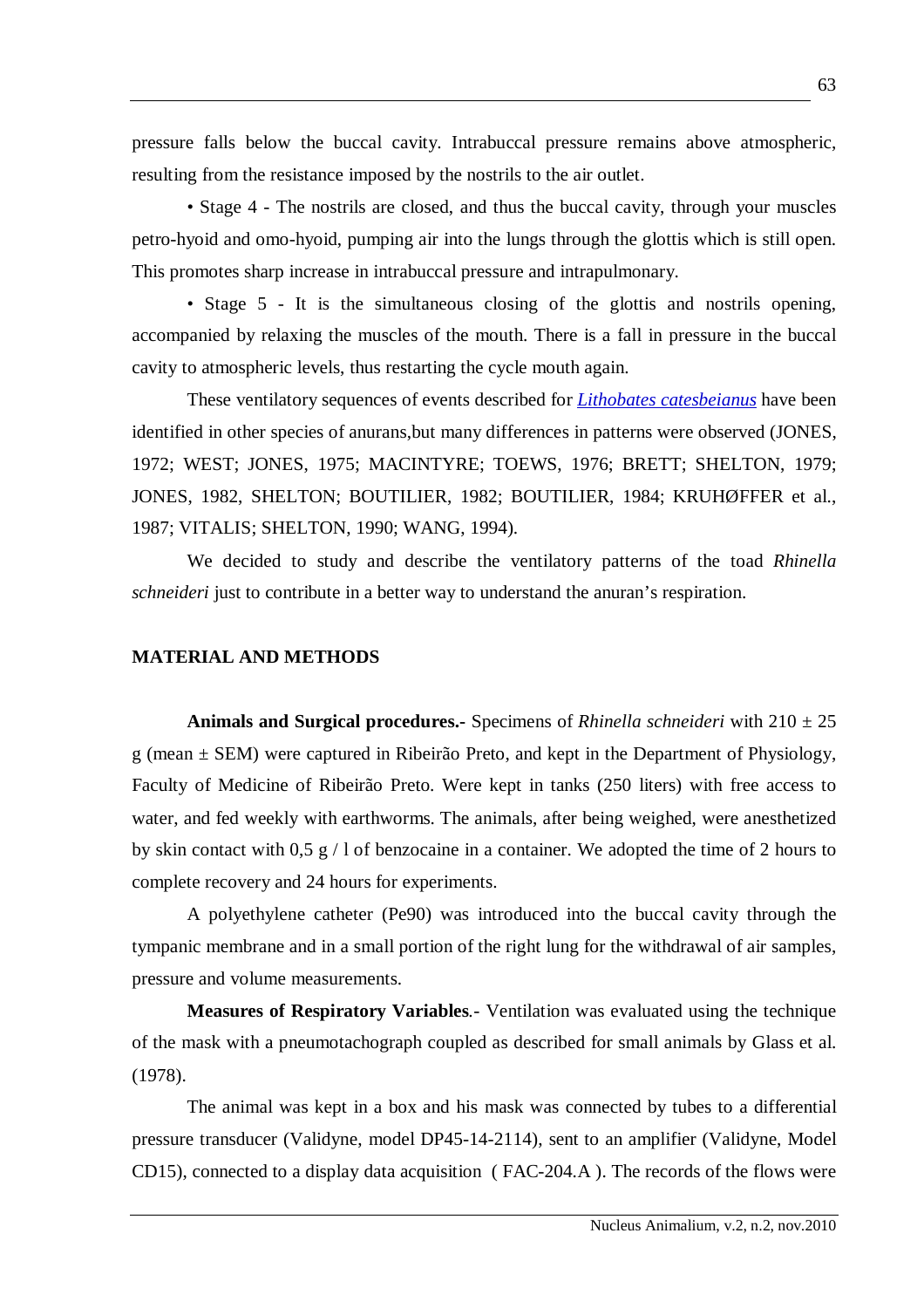stored and later analyzed using the software Excel and Diaden. All experiments were performed at 25 ° C during the day.

Were calculated inspiratory and expiratory volumes (including volumes of the first expiration), tidal volume, respiratory frequencies, buccal and lung ventilation and pressures. Was maintained, with the aid of a suction pump, a flow  $(10 \text{ ml.min}^{-1})$  constant removal of air from the anterior region of the mask, thus avoiding a possible hypercapnia. As a result of intrapulmonary anatomy of toad, it was appropriate in this research called the alveolar ventilation to effective ventilation  $(V_{EF})$ , this being obtained through the equation of alveolar ventilation (WEST, 1995):

 $V_{EF} = (V_PCO_2 \cdot RT)/P_ACO_2$ .

 $[V_{EF} = V_A =$  alveolar ventilation (ml BTPS.min<sup>-1</sup>.kg<sup>-1</sup>);  $V_PCO_2 =$  pulmonary elimination of CO<sub>2</sub> (ml STPD.min<sup>-1</sup>.kg<sup>-1</sup>); P<sub>A</sub>CO2 = partial pressure of CO<sub>2</sub> intrapulmonary (mmHg); RT = gas constant x absolute temperature (K) = 2.785. (273 K +25  $\degree$  C) = 830 mm Hg. ml (ml.STPD $^{-1})$ ]

**Pulmonary Extraction of Oxygen***.-* We used the following equations to obtain the lung extraction of oxygen described by Dejours (1981), which reports the percentage of  $O<sub>2</sub>$ absorbed by the lung capillaries:

 $E_1=(\frac{PiO_2-P_AO_2}{PiO_2})$ . 100 %;  $E_2=1-(1-(P_ACO_2/(PiO_2 \times R_E))$ . 100 %;

 $[P_1O_2 =$  partial pressure of inspired oxygen (mmHg);  $P_AO_2 =$  partial pressure of oxygen intrapulmonary (mmHg);  $P_{A}CO_{2}$  = partial pressure of carbon dioxide intrapulmonary (mmHg);  $R_E$  = respiratory rate].

The equation E2 was used alternative only to confirm the consistency of the calculation of equation E1.

To calculate the respiratory rate we used the alveolar gas equation (West, 1995):  $R_E =$  $P_{A}CO_{2}/(145 - P_{A}O_{2})$ 

**Statistics***.-*The paired t test and analysis of variance one-way ANOVA followed by Bartlett's test was used. For parametric measures was used Bonferroni test, otherwise the Kruskal-Wallis test followed by Dunn. All values are expressed as mean  $\pm$  SEM (p <0.05), with a total n of 18 animals.

## **RESULTS**

**Measures of intrabuccal and intrapulmonary pressures***.-* Records of intrabuccal and intrapulmonary pressures did during cycles of buccal and lung of toad *Rhinella schneideri*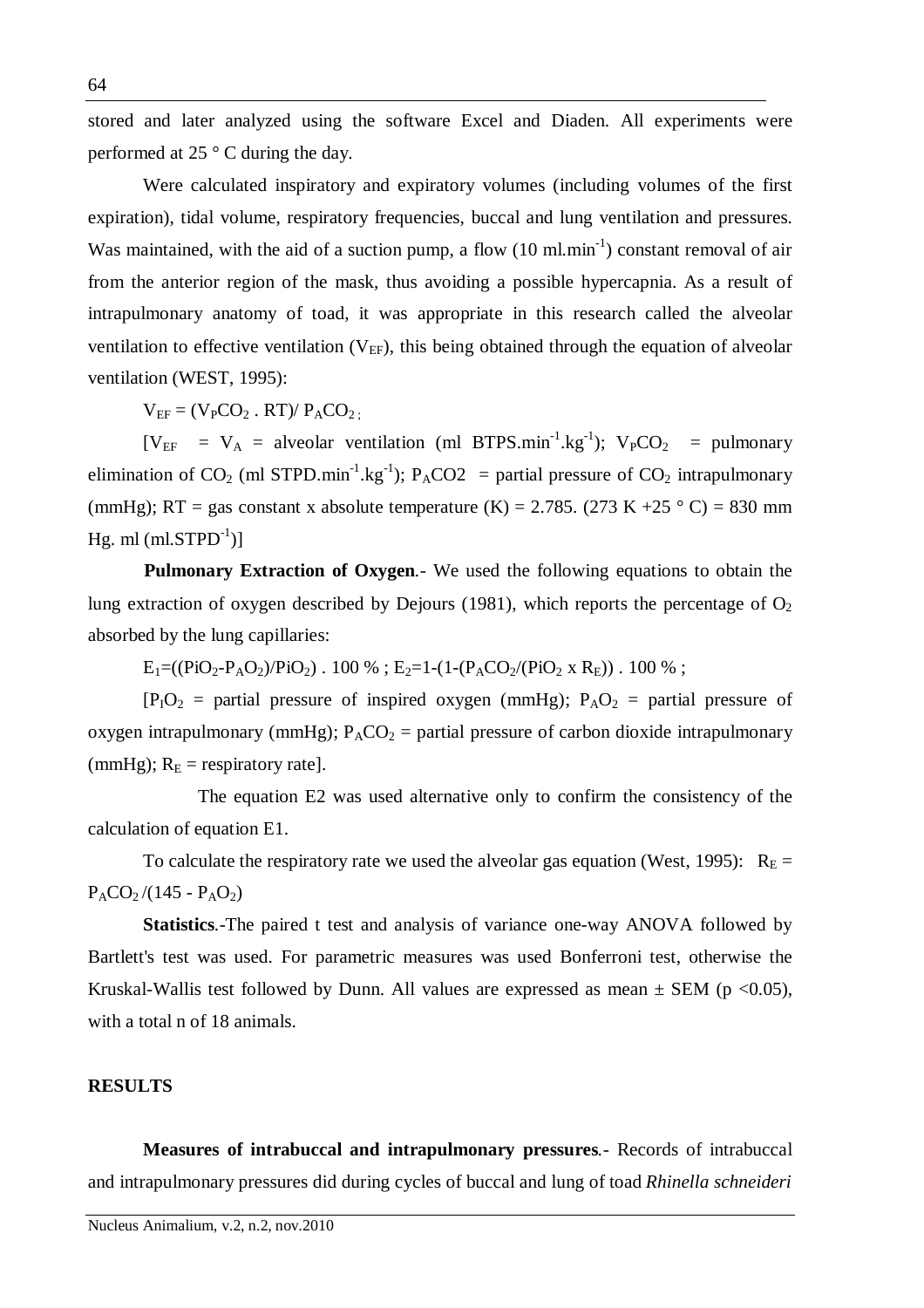are shown in Figure 1, that clearly confirmed, as might be expected, the function of the buccal cavity to pump air to the lungs during the pulmonary cycle like in others anurans.



**Figure 1** - Records of intrabuccal and intrapulmonary pressures during the buccal and pulmonary ventilation (cm  $H_2O$ ). Note the difference between the intrabuccal pressures during a cycle of lung (A) and buccal (B)ventilation. During the time intervals, positioned below the records of the buccal cavity pressure is observed: (1) lung deflation followed by inflation, (2) lung deflation, (3) lung inflation followed by deflation, (4) lung inflation followed by deflation , (5) lung inflation followed by deflation. The speed of the records was 0.25 cm.seg<sup>-1</sup>, during the day at 25 $^{\circ}$ C. The green horizontal bar is equivalent to atmospheric pressure  $(1 \text{ cm } H_2O)$ .

In time interval 1 during a pulmonary cycle, there was a reduction in intrapulmonary pressure paralleled with increase in intrabuccal pressure. This means the passage of an airflow through the glottis from lungs to the buccal cavity. However, this flow was followed by an immediate buccal pumping air into the lungs, evidenced by the simultaneous increase of intrabuccal and intrapulmonary pressures. In time interval 2 there was only deflation of the lungs to the buccal cavity, which probably resulted in expiratory flow volume and higher through the nostrils, without any buccal pumping. In the interval 3 a brief inflate of lungs was accompanied by deflation of larger volume. In the interval 4, inflation accompanied by deflation of similar volume. In the time 5 a large volume was pumping from the mouth to the lungs, as evidenced by simultaneous increases of intrabuccal and intrapulmonary pressures. It is noteworthy that the inflation of the lungs occurring in successive intervals of filling or emptying in the case of deflation. The interval 5 also shows the occurrence of a leak of air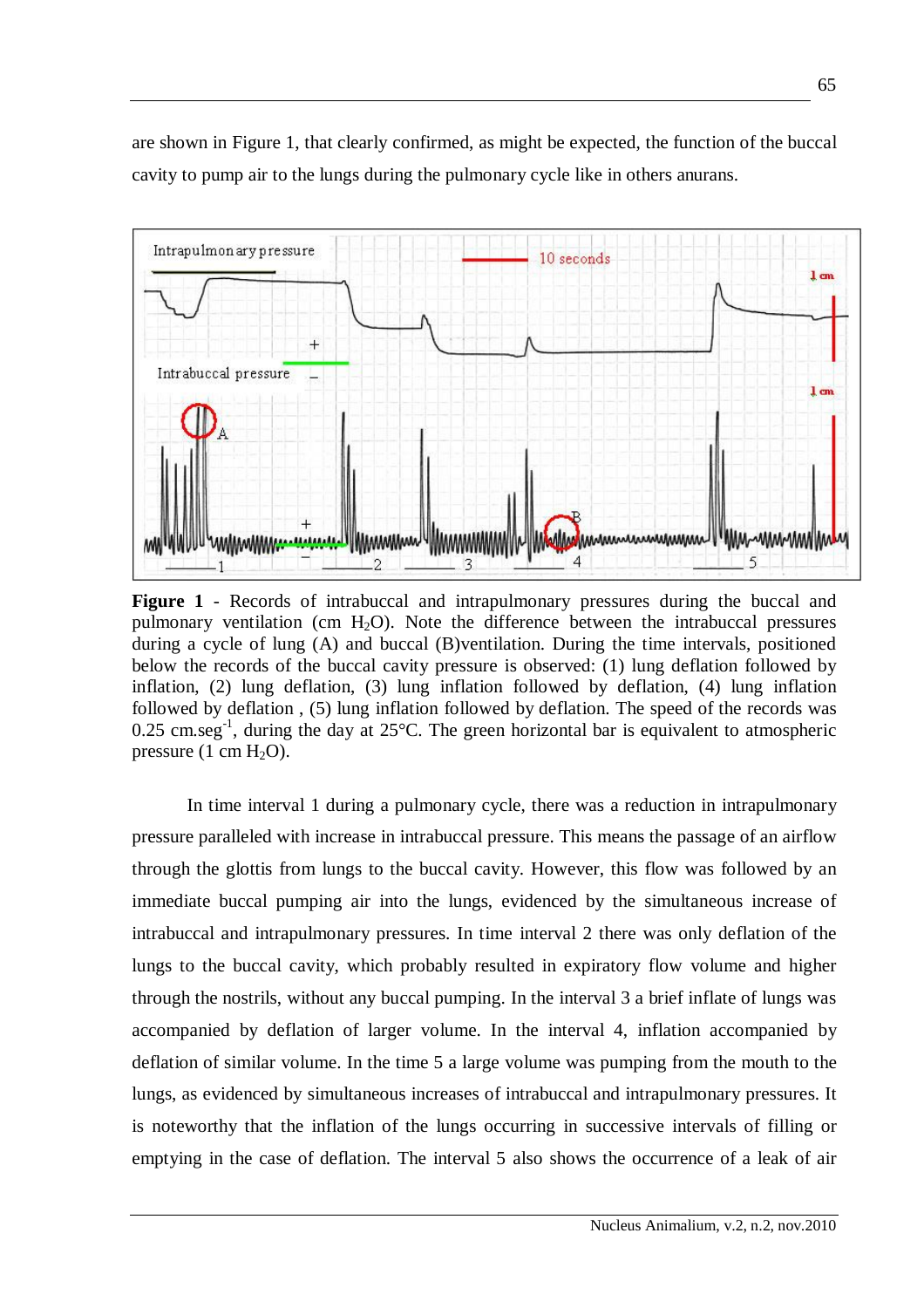from the lungs during cycles mouth, because there is gradual decrease of intrapulmonary pressure over time. This can also be seen in Figure 2.



**Figure 2**-The record shows a buccal pump during a cycle of ventilation, as evidenced by the simultaneous increase in intrabuccal and intrapulmonary pressures (cm  $H_2O$ ). The pressure values are indicated by numbers and arrows. Gradual decrease of intrapulmonary pressure during buccal cycles(red bar), indicating a possible leak through the glottis. The green bar is equivalent to atmospheric pressure  $(1 \text{ cm } H_2\text{O})$ .

Evidences that the lung inflations occur at intervals of successive fillings are observed in the records of Figure 3. Intrabuccal pressures are gradually increased and accompanied also by increasing the intrapulmonary.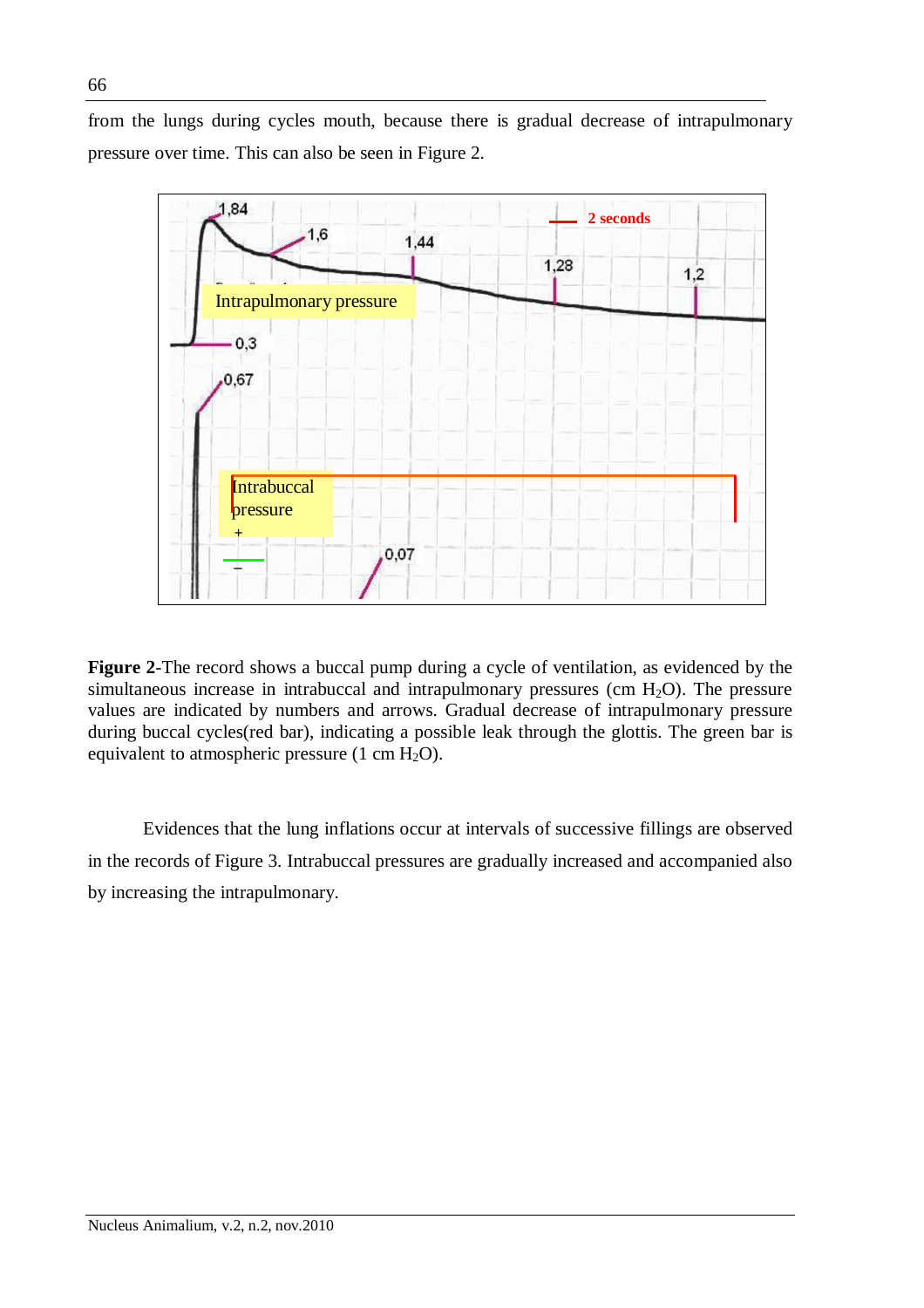

**Figure 3 -** The record shows a buccal pump during a cycle of lung ventilation in pulmonary inflations occur at intervals of successive fillings, as evidenced by the simultaneous increase of intrabuccal and intrapulmonary pressures (cm  $H_2O$ ). The pressure values are indicated by numbers and arrows. The green bar is equivalent to atmospheric pressure  $(1 \text{ cm } H_2O)$ .

The same applies to lung deflation, which shows sequence of successive reduction of intrapulmonary pressure, accompanied by increases in intrabuccal (Figure 4).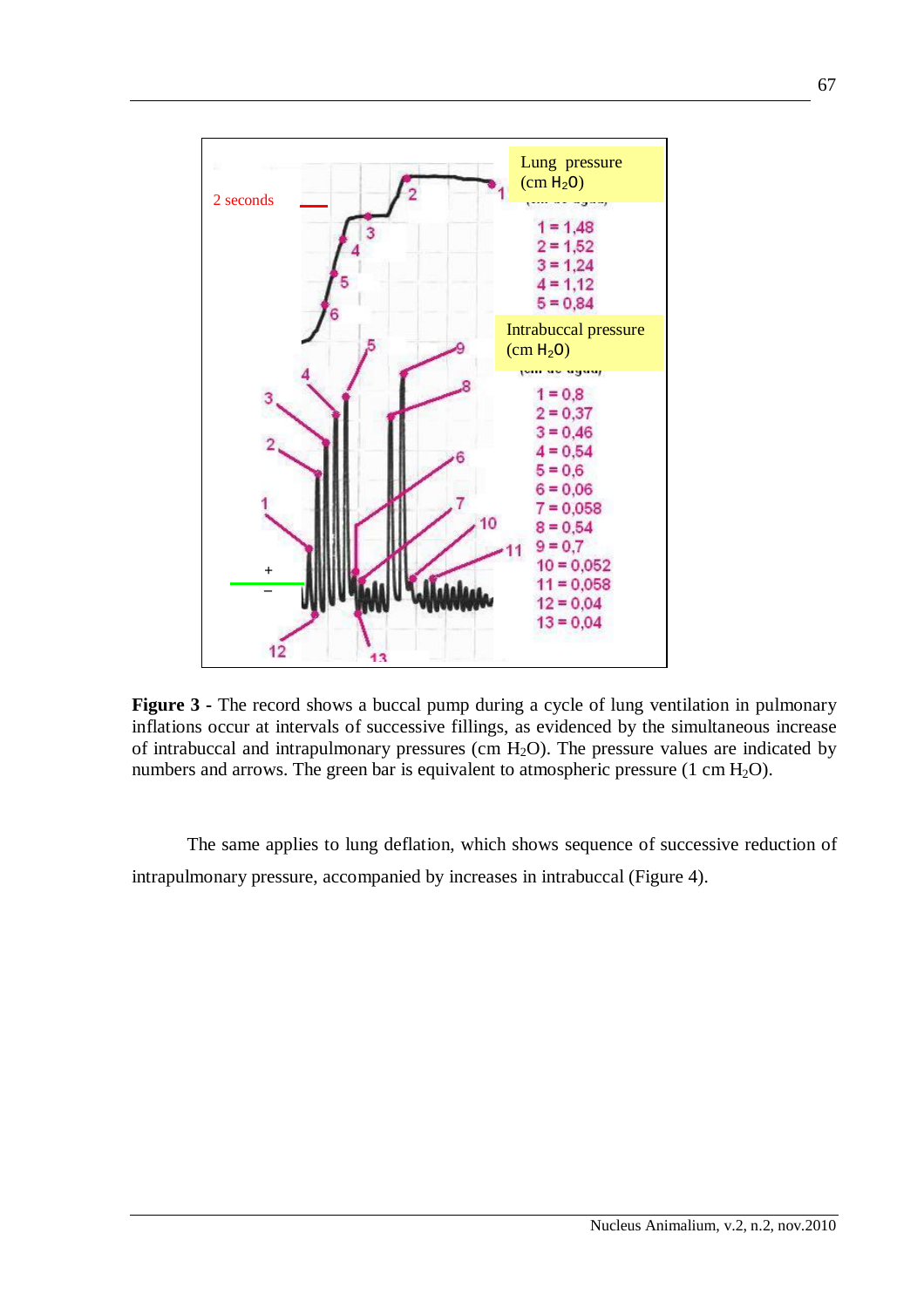

**Figure 4** - The record shows a lung deflation during a cycle of ventilation, as evidenced by the decrease of intrapulmonary pressure accompanied by the simultaneous increase of intrabuccal pressure (cm  $H_2O$ ). The pressure values are indicated by numbers and arrows. The green bar is equivalent to atmospheric pressure  $(1 \text{ cm } H_2\text{O})$ .

It was common in respiratory pattern observations of inflation accompanied by immediate deflation of the lungs, as can be seen in Figure 5.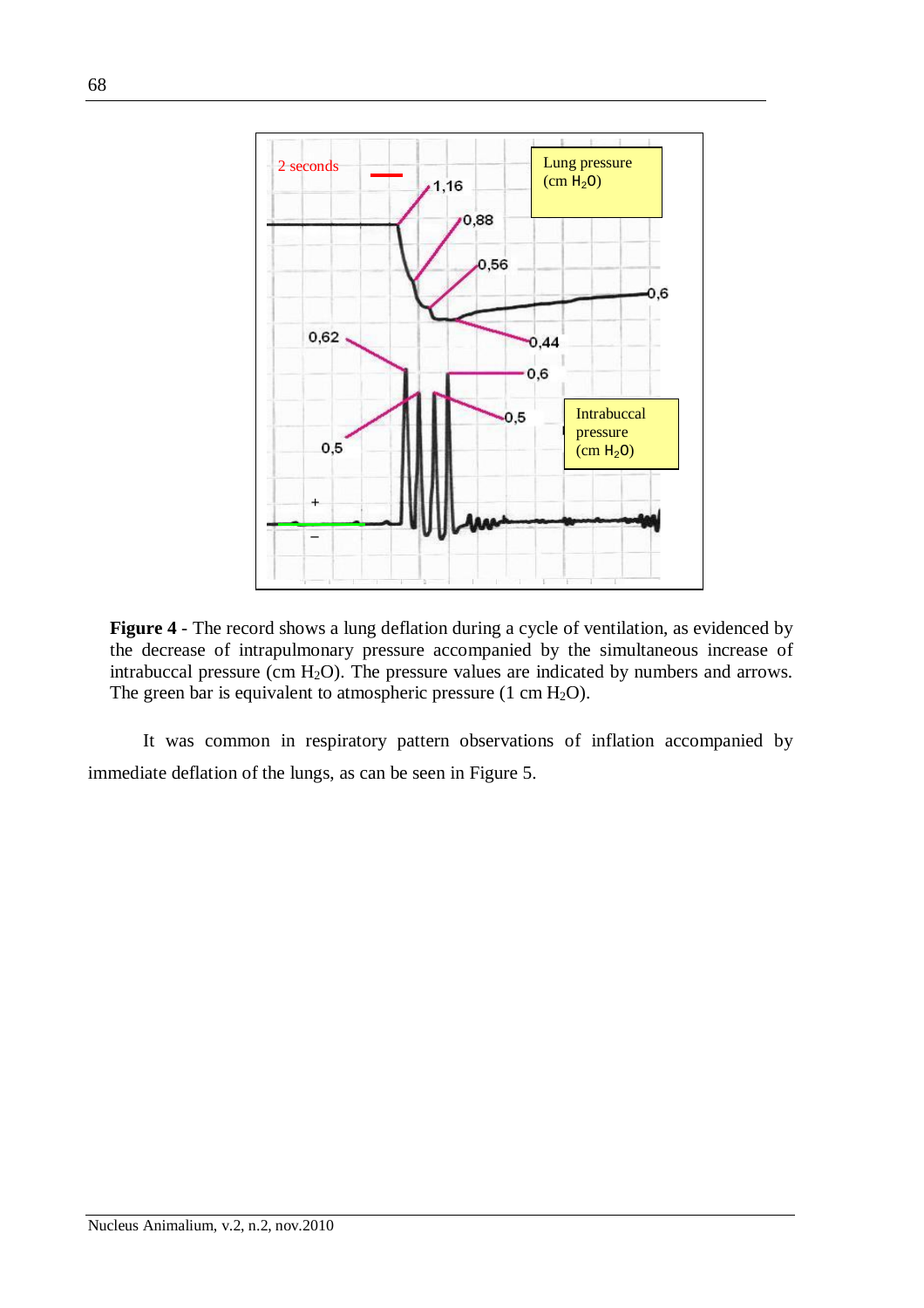

**Figure 5-** The record shows inflation immediately followed by a lung deflation during a cycle of ventilation, as evidenced by changes in intrabuccal and intrapulmonary pressures (cm H2O). The pressure values are indicated by numbers and arrows. The green bar is equivalent to atmospheric pressure  $(1 \text{ cm } H_2\text{O})$ .

During buccal cycles, the intrabuccal pressures and intrapulmonary remained uniform. Intrabuccal pressures fluctuated continuously above and below atmospheric values, equal to 0.06 cm H<sub>2</sub>O  $\pm$  0.007(mean  $\pm$  SEM), with no statistic differences. With the air trapped in the lungs during the oscillatory cycles, the intrapulmonary pressure remained relatively stable, with a slight decline (Figure 2), equal to  $1.0 \pm 0.1$  cm H<sub>2</sub>O (mean  $\pm$  SEM). During pulmonary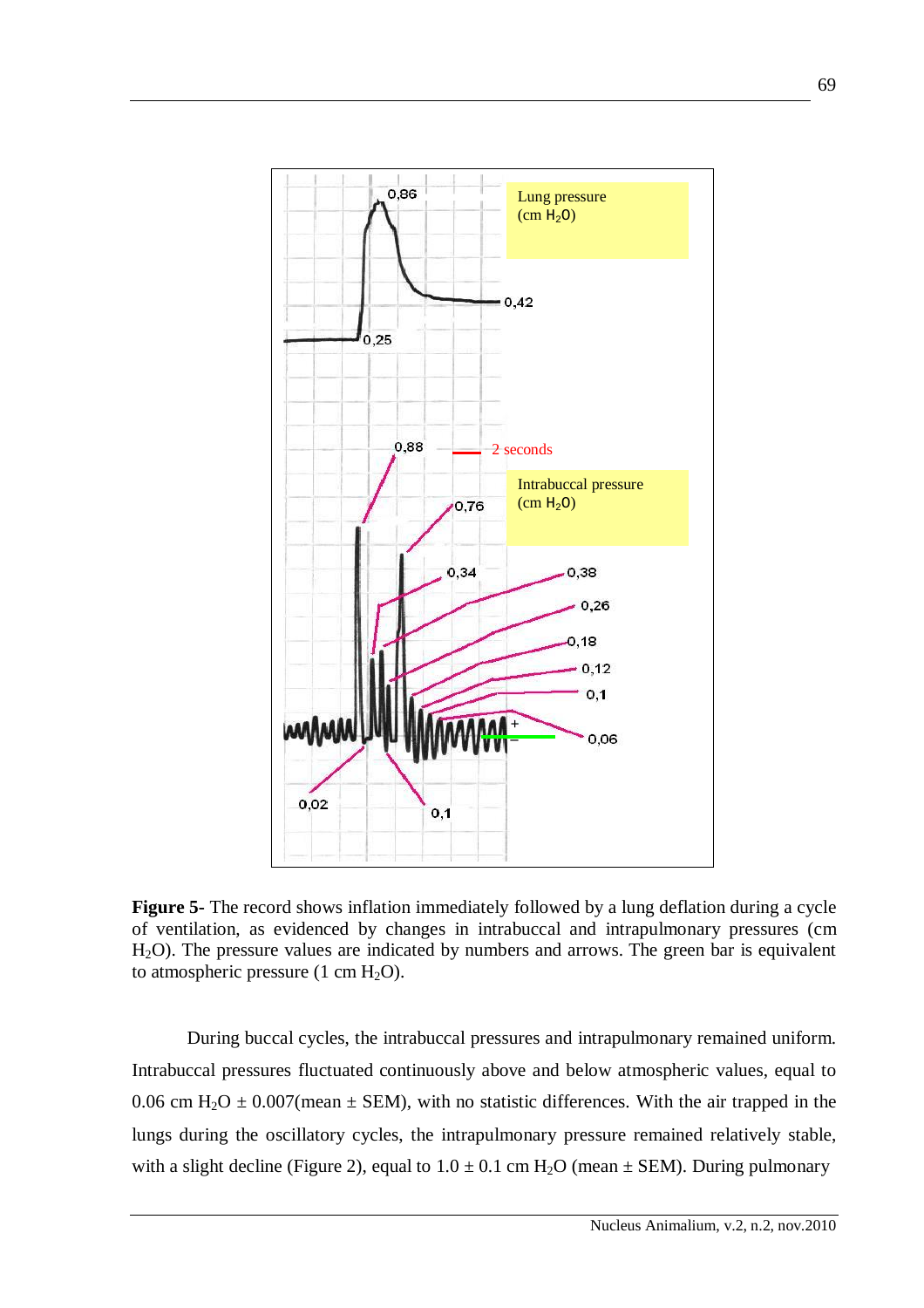cycles, pressures reached positive values  $0.65 \pm 0.1$  cm H<sub>2</sub>O(mean  $\pm$  SEM). But the subatmospheric pressure remained with the same amplitudes of the oscillatory cycles.

Intrapulmonary pressures ranging from 0.25 to 1.84 cm of water, with a mean  $\pm$  SEM equal to  $1.2 \pm 0.1$  cm H<sub>2</sub>O, and is always above the intrabuccal pressure, with statistic significance.

**Measures of inspiratory and expiratory volumes through the nostrils**.- The records of inspiratory and expiratory flows and their respective volumes were obtained from a pneumotachograph mask, during cycles of buccal and lung ventilation of the toad *rhinella schneideri* and are shown in figures 6, 7, 8 and 9.

In figure 6 we can see two sequences of flow achieved during the buccal cycles (with a mean  $\pm$  sem of 0.7  $\pm$  0.2 ml). observe that buccal ventilation could be increased briefly with larger flows. the inspiratory and expiratory flows were uniform through the nostrils even in large flows.



**Figure 6-** The record shows inspiratory and expiratory flows and their respective volumes obtained from pneumotachography mask during buccal cycles. The ventilatory volumes are indicated by letters and arrows and their respective values in the legends. The horizontal bar (s) below the record corresponds to the interval in seconds.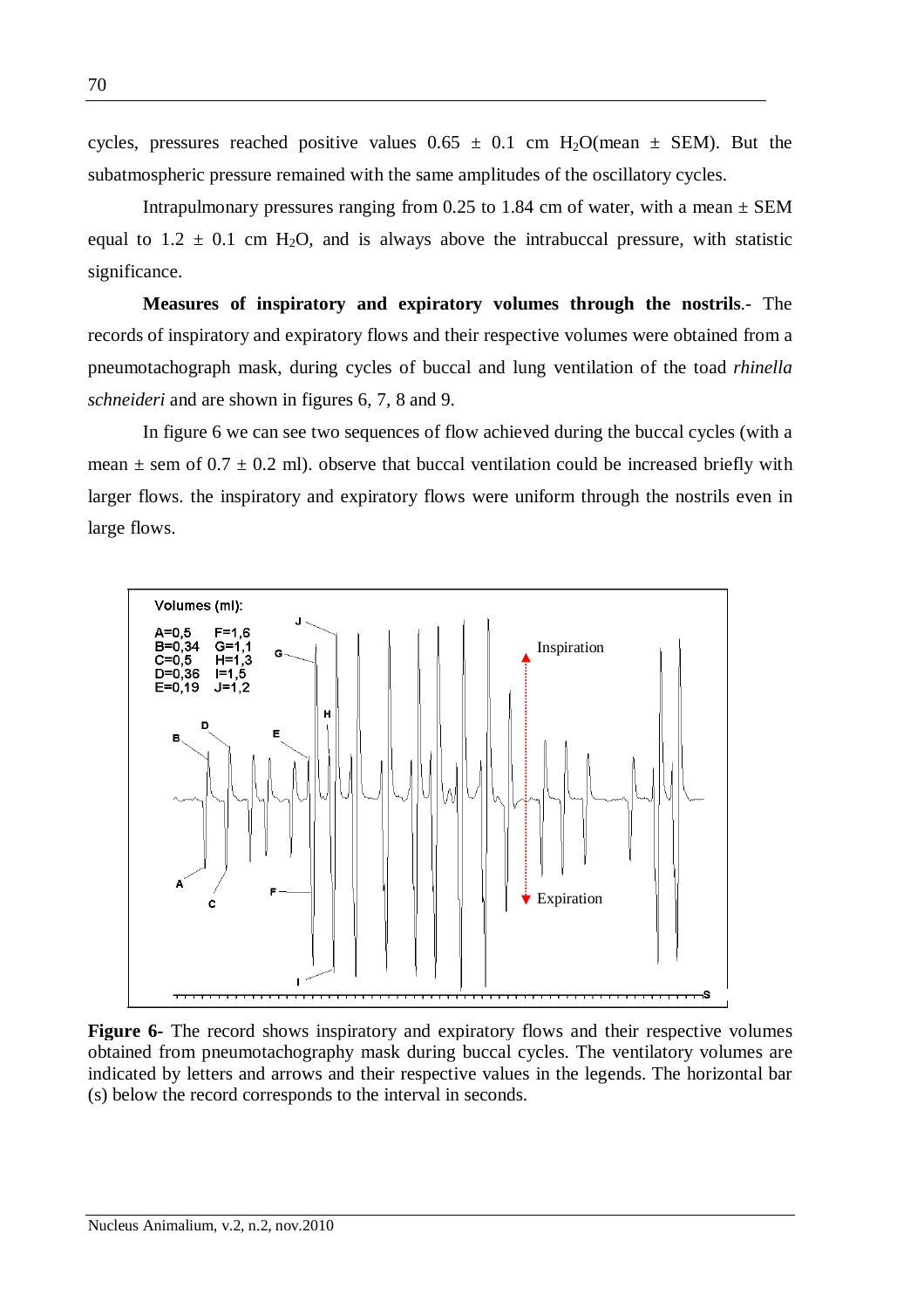In figures 7, 8 and 9, we can see a large flow resulting from a lung deflation, called for us to peak of the first expiration after apnea. these flows show greater volume in the beginning of a pulmonary cycle, interrupting abruptly the mouth movements. peak expiratory was accompanied by an increase in respiratory rate, and were not observed inspiratory flow volumes equivalent to these peaks. the tidal volumes increase only slightly.



**Figure 7-** The record shows inspiratory and expiratory flows and their respective volumes, obtained from a pneumotachograph mask, during the transition from buccal to lung cicle. The peak expiratory flows, a large volume, were accompanied by an increase in respiratory rate. The tidal volumes were hardly changed. The ventilatory volumes are indicated by letters and arrows and their respective values in the legends. The horizontal bar (s) below the record corresponds to the interval in seconds.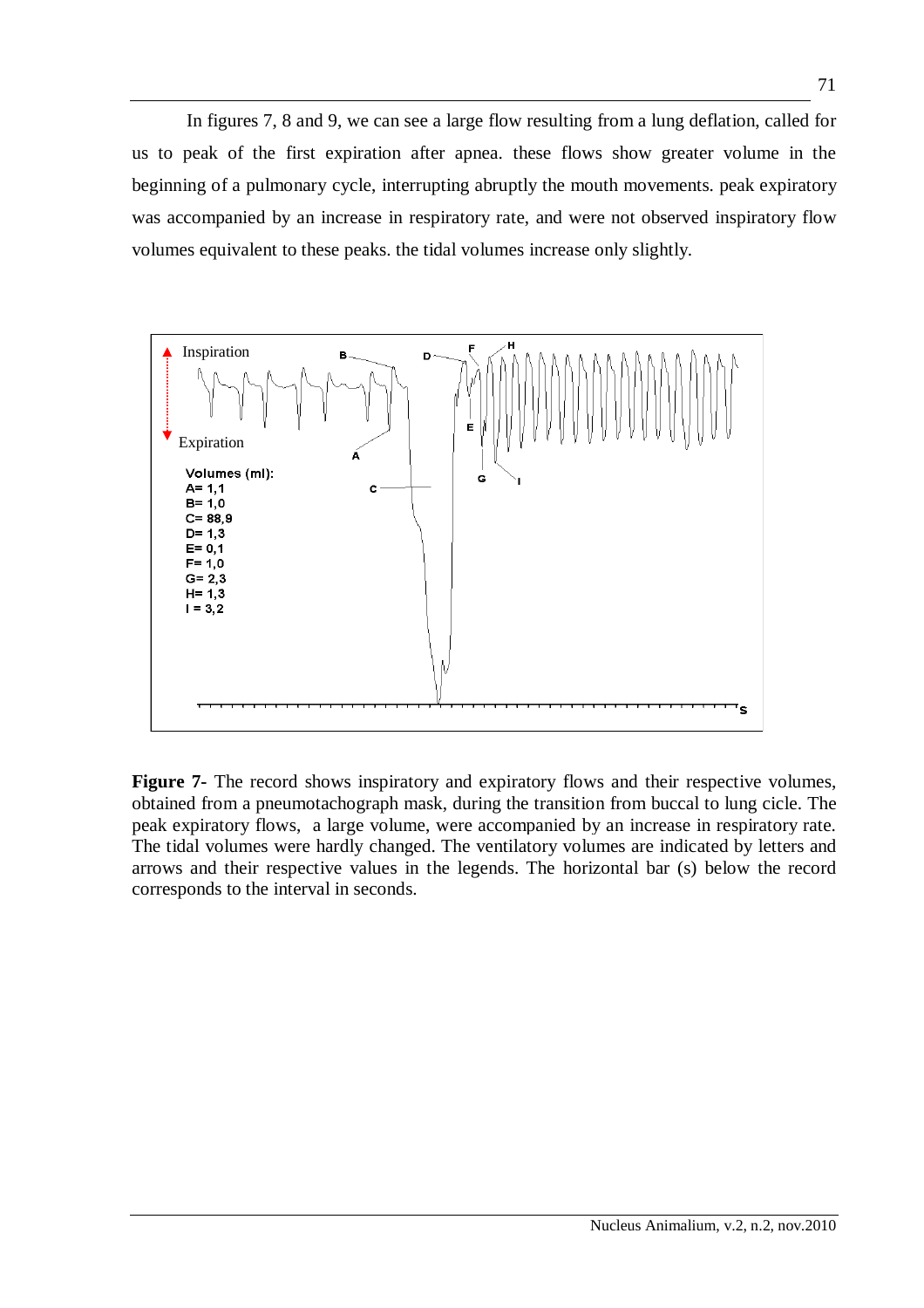

**Figure 8-** The record shows inspiratory and expiratory flows and their respective volumes, obtained from a pneumotachograph mask, during the transition from buccal to lung cicle. The peak expiratory flows, a large volume, were accompanied by an increase in respiratory rate. The tidal volumes were hardly changed. The ventilatory volumes are indicated by letters and arrows and their respective values in the legends. The horizontal bar (s) below the record corresponds to the interval in seconds.



**Figure 9-** The record shows inspiratory and expiratory flows and their respective volumes, obtained from a pneumotachograph mask, during the transition from buccal to lung cicle. The peak expiratory flows, a large volume, were accompanied by an increase in respiratory rate. The tidal volumes were hardly changed. The ventilatory volumes are indicated by letters and arrows and their respective values in the legends. The horizontal bar (s) below the record corresponds to the interval in seconds.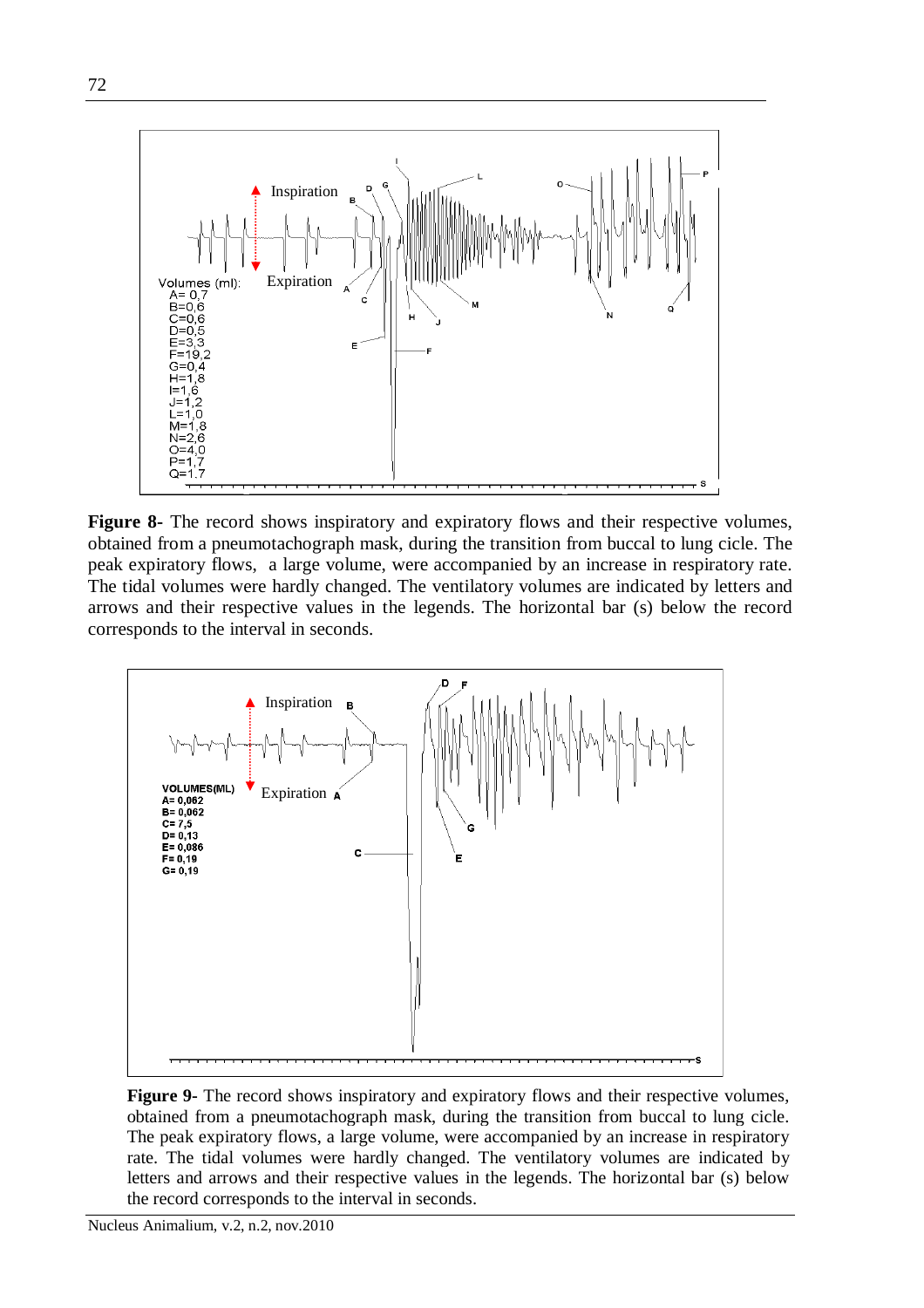**Ventilatory measures obtained by pneumotachography.**- The mean  $\pm$  SEM of ventilatory measures, obtained by pneumotachography such as buccal ventilation, total pulmonary ventilation, effective ventilation, frequencies of buccal and lung ventilation and tidal volume are presented in Table 1.

**Table 1** - Ventilatory measures obtained by pneumotachography: buccal ventilation ( $V_{EB}$ ), total pulmonary ventilation ( $V_{EL}$ ), effective ventilation ( $V_{EF}$ ), Frequency of lung and buccal ventilation. Tidal volume. Mean  $\pm$  SEM

|                                                           | Média    | <b>SEM</b> |
|-----------------------------------------------------------|----------|------------|
| $V_{EF}$ (ml BTPS.min <sup>-1</sup> .kg <sup>-1</sup> )   | $7,0*$   | 1,3        |
| $V_{EL}$ (ml BTPS.min <sup>-1</sup> .kg <sup>-1</sup> )   | 12,1     | 0,6        |
| $V_{EB}$ (ml BTPS.min <sup>-1</sup> .kg <sup>-1</sup> )   | $164,3*$ | 2,2        |
| Frequency of lung ventilation $(min^{-1})$                | 5,8      | 0.4        |
| Frequency of buccal ventilation $(min^{-1})$              | 68,5#    | 1.6        |
| Tidal volume in buccal cicles (ml BTPS.kg <sup>-1</sup> ) | 2,4      | 0.4        |

(\*) significant difference in pulmonary ventilation ( $p$  <0.05),  $n = 6$ . Kruskal-Wallis, Dunn. (#) Significant difference in respiratory lung. Paired t test ( $p$  < 0.05),  $n = 6$ .

Buccal ventilation, lung ventilation and effective ventilation show significantly differences. The buccal ventilations were significantly larger than the lung, as already noted in the records of pressure and ventilatory pattern, confirming that the buccal cycles are much more frequent than the lung ventilations. The effective ventilation shows a ventilatory pattern efficient.

The frequency of buccal ventilation was almost 12 times greater than the lung ventilation, confirming the records of pressures and flows.

The tidal volumes also confirm the flow records, showing relatively small during buccal cycles.

**Measures of pulmonary O2 extraction (E1 and E2.)**.- Regarding the equations E1 and E2, representing the pulmonary extraction of  $O_2$ , the consistency of E1 was confirmed by E2, since both result in same values with means  $\pm$  SEM equal to 17.3  $\pm$  2.8%. An extraction of  $O_2$  low when compared to other animals (Dejours, 1981). The mean  $\pm$  SEM ratio of pulmonary respiration ( $R_E$ ), used in equation E2, was equal to  $0.48 \pm 0.07$ .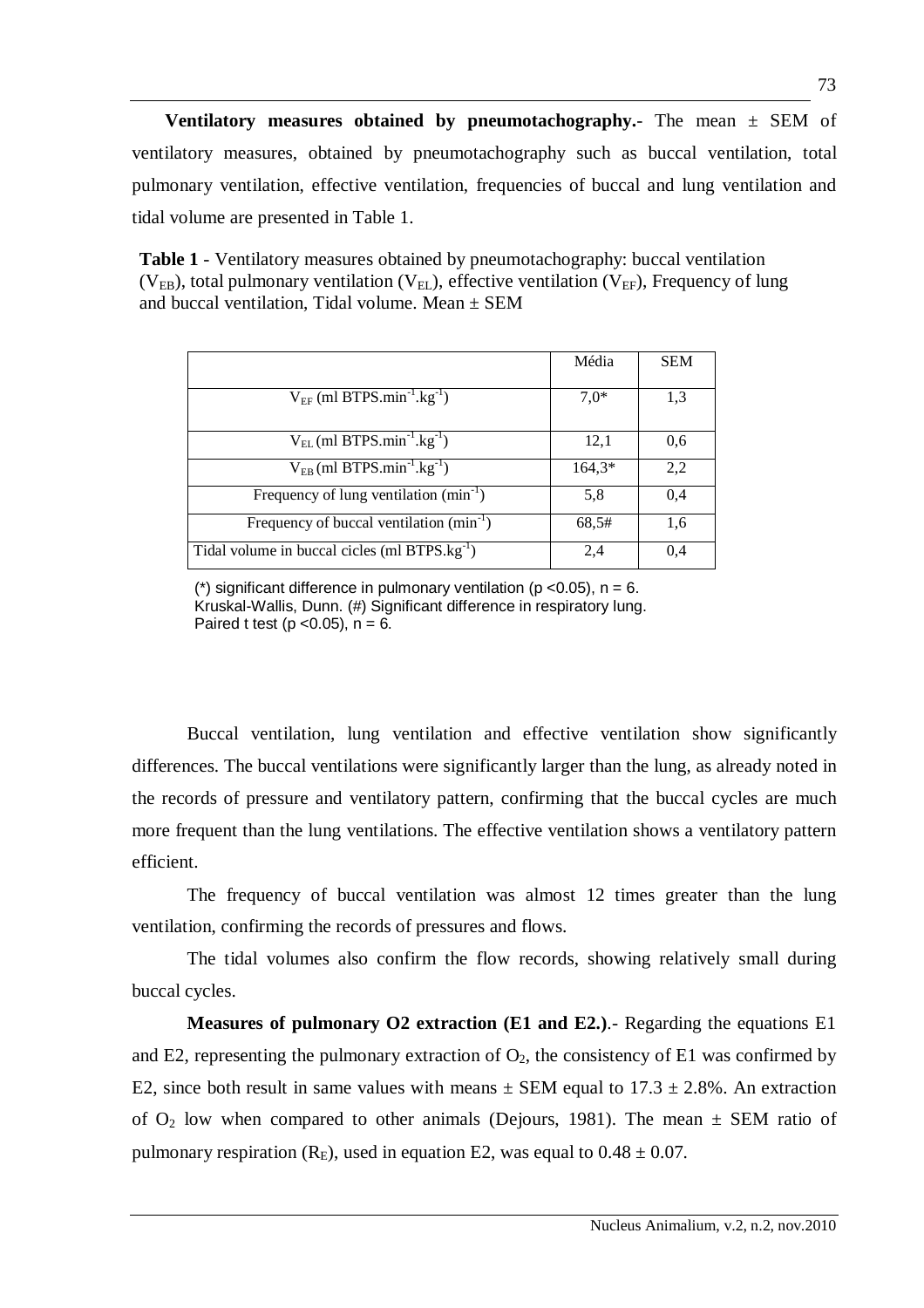#### **DISCUSSION**

The records of buccal and intrapulmonary pressures confirmed the role of the buccal cavity to mediate between his own and ventilation of the lungs in the toad *Rhinella schneideri*, as observed by other authors.

Foxon (1964) suggested that the buccal ventilation cycles have only olfactory function, but we suggest that something else would be behind the mouth movements. Even thought small tidal volumes  $(2.4 \pm 0.4 \text{ ml BTPS} \text{ kg}^{-1})$  were observed through the nostrils during the cycles, these are present in high frequency ( $68.5 \pm 1.6$  min<sup>-1</sup>), resulting in high buccal ventilation (164.3  $\pm$  2.2ml BTPS.min<sup>-1</sup>.kg<sup>-1</sup>), a fact which should result in high energy cost. The buccal cavity of *Rhinella schneideri* is very large in proportion to the body (93.5  $\pm$  $0.01$ ml.kg<sup>-1</sup>) (FERNANDES et al., 2005) and we confirmed and observed that buccal cycles are much more frequent than lung, data that corroborate the hypothesis of high energy expenditure.

Vitalis and Shelton (1990) suggested that the buccal cavity could be responsible for renewing the air residual resulting from the last expiration, preparing it for the next cycle lung. Dates of PO<sub>2</sub> of buccal cavity (141.7  $\pm$  0.8 mmHg) obtained for *Rhinella schneideri* supports the hypothesis of Vitalis and Shelton, they are very close to the atmospheric air of the study area (145 mmHg), confirming that the oral cavity is well ventilated. The expiratory gas often has low  $PCO<sub>2</sub>$  and we also observed an abrupt increase in buccal ventilation rate after the first expiration in *Rhinella schneideri*, corroborating in the same way for this hypothesis.

How long would it take for the wash of buccal cavity of possible residual air, coming from lung ventilation? We suggest by ours dates that there is a constant leak of air from the lungs by glottis. A subtle drop in intrapulmonary pressure during buccal cycles corroborated this hypothesis. Ours results corroborate the hypothesis of Jones (1982), who observes the same pattern in the toad *Bufo marinus*.

Further evidence of this leak came from the observation of movements on the flanks of the animal, suggesting that this leak could be due to compression of the intrapulmonary air by the muscles of the body, a procedure that would force the air against the walls of the lungs and glottis. This could result in leakage of air into the oral cavity and subsequent reduction in intrapulmonary pressure during cycles of mouth. Our results also corroborate the studies of Baker and Smatresk ( 2003 ), who observed decrease in intrapulmonary pressure, and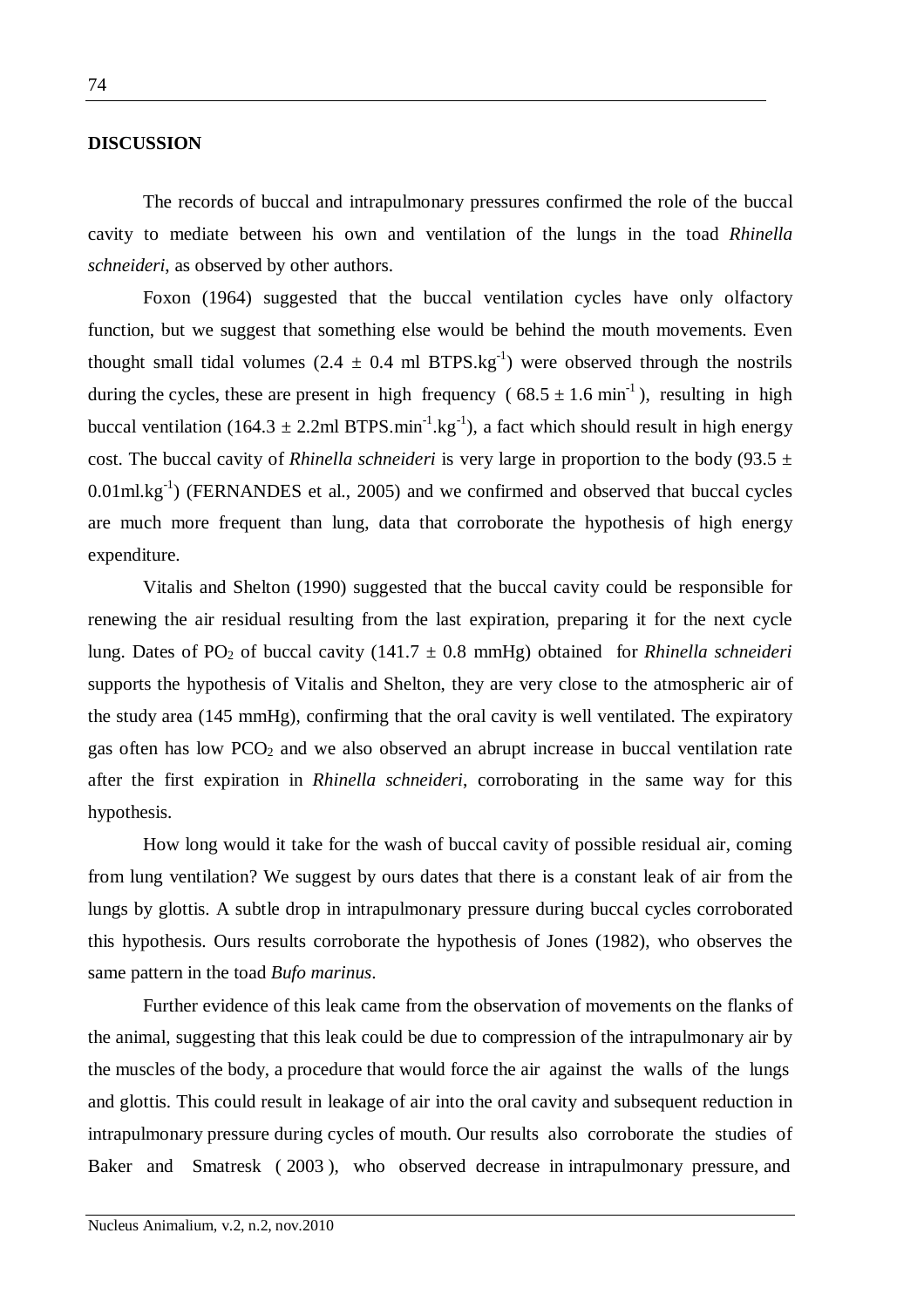movements on the flanks in *Bufo marinus*. The authors suggested that these movements could be responsible for mixing the intrapulmonary air stagnant during the apnea cycles mouth.

Intrabuccal and intrapulmonary pressures in *Rhinella schneideri* have shown to be lower than those obtained by other authors. This could reflect differences between species, or different situations during the experiments for each author.

Cycles of pulmonary ventilation begin by abrupt, starting by expiratory flow of greater volume. It was also noted successive peaks of decrease in pressure of buccal cavity. What it should reflect?

One hypothesis is the resistance of the nostrils to the passage of a massive flow briefly, stemming from the sudden opening of the glottis. This flow of the lungs, to enter the buccal cavity find the volume of air in the buccal space itself, raising the pressure in the oral cavity. Thus, this air would be expelled through the nostrils with greater speed. It seems that the buccal cavity at this time serves as a safety valve: a sudden increase in pressure in the buccal cavity in the time interval 2, Figure 1, is accompanied by three successive pulses of elimination of air very fast. The abrupt increase of mouth pressure forces the air against the nostrils that are open at that time, resulting in large expiratory flow.

The procedures of the lungs inflate and deflate them immediately in a partial manner, like a sigh, is observed in some situations (figure 5). In Figure 4, a lung emptying is followed by a subtle and immediate oral pumping air into the lungs.

These patterns could reflect perhaps part of an animal's behavior.

Another hypothesis, which seems more logical, is the renewal of the air that is stored in the lungs. These pumping could contribute to the oxygenation of the lungs, even without large flow of air.

The pumping of air into the lungs by the buccal cavity is for intermittent inspiratory flows, resembling the pattern described by Macintyre and Toews (1976) for the toad *Bufo marinus*. The nasal flow during the pulmonary cycle of *Rhinella schneideri* remained without interruption, confirming the results of Jones (1982) and Baker and Smatresk (2003), which suggested that there is no complete closure of the nostrils during pumping air into the lungs.

We don't observe in *Rhinella schneideri* pattern similar to that described by KruhØffer et al., (1987) and Wang (1994), characterized by several initial expirations, being gradually replaced by inspiration. The data obtained by these authors resulted from animals under conditions of hypoxia, which may have been responsible for such patterns. A small tidal volume during inspiration could contribute to lower air mixture inside the cavity, as suggested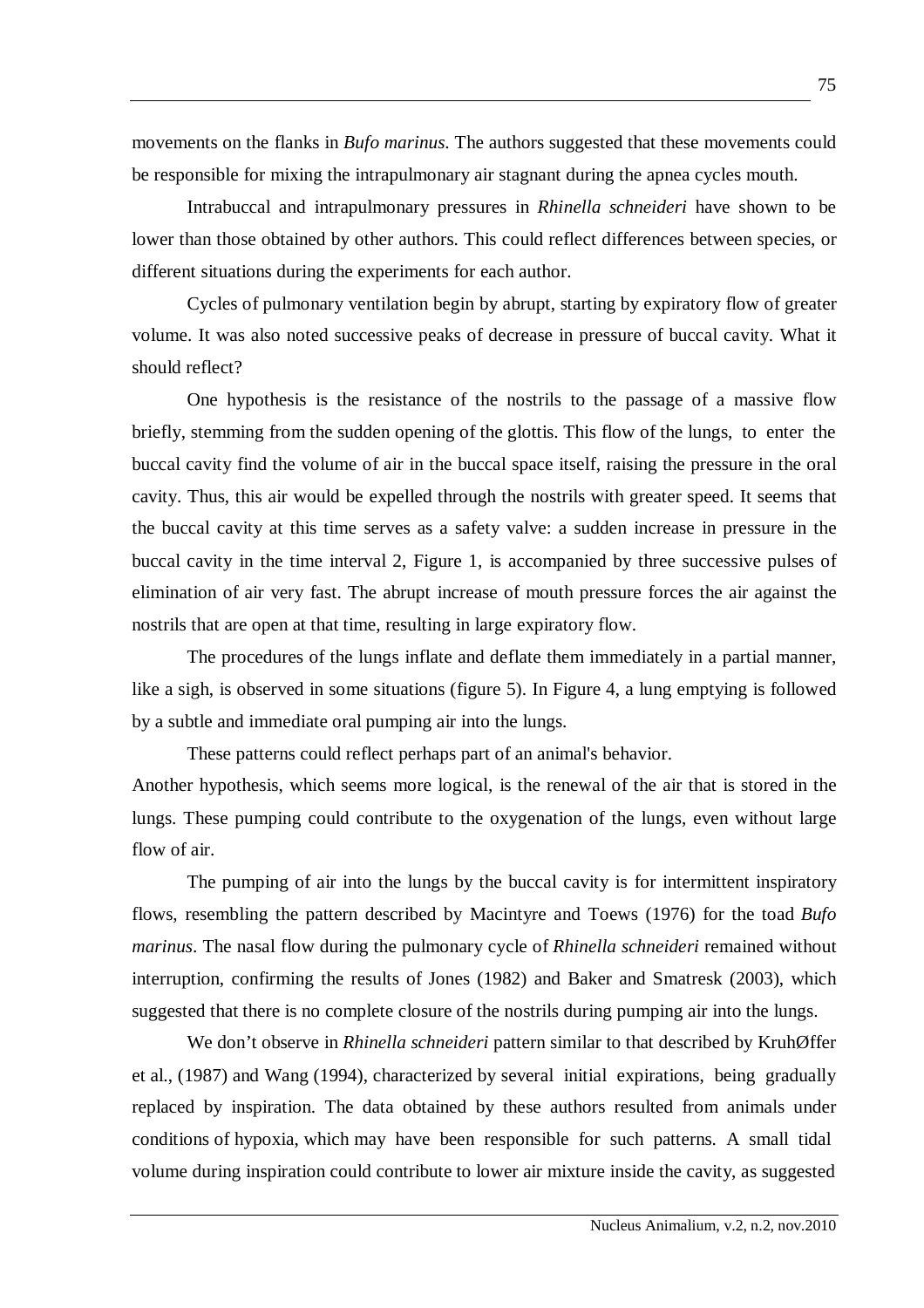by Jones (1982) and Fernandes et al., (2005) in the analysis of the Jet Stream model for the toad *Rhinella schneideri*.

Like in other amphibians (DEJOURS, 1981), we observed a low lung oxygen extraction. We suggest the animal meets this low lung oxygen extraction by high pulmonary ventilation. This hypothesis was reflected analyzing  $VO<sub>2</sub>$  related to lung oxygen extraction according to the equation described by Dejours (1981):

 $[V_{O2} = V_{E}$ .  $E_{O2}$ .  $Cl_{O2} \rightarrow E_{O2} = V_{O2} / (V_{E}$ .  $Cl_{O2})$ ];  $E_{O2} =$  extração de  $O_{2}$ (%);

 $V_{O2}$  = consumo de O<sub>2</sub> (ml BTPS. min<sup>-1</sup>.kg<sup>-1</sup>);  $V_E$  = ventilação pulmonar

(ml.BTPS. min<sup>-1</sup>.kg<sup>-1</sup>); CI<sub>O2</sub> = concentração fracional inspirada de O<sub>2</sub>(%)

With  $E_{O2} = 17,3\%$ ;  $V_E = 12,1$  ml.BTPS. min<sup>-1</sup>.kg<sup>-1</sup>;  $CI_{O2} = 0,21$  we obtained

 $V_{O2} = 43.9$  ml BTPS. min<sup>-1</sup>.kg<sup>-1</sup>. This value is consistent with that obtained by Glass et al (1997) for *Rhinella schneideri* at 25  $^{\circ}$  C (44.4  $\pm$  5.1 ml BTPS.kg.<sup>-1</sup>.min<sup>-1</sup>).

It became clear why the low lung extraction of  $O<sub>2</sub>$  of the animal should be compensated by increased pulmonary ventilation.

With this study we contributed to clarify a bit more this complex ventilatory pattern between anurans.

### **ACKNOWLEDGMENTS**

We thank CNPq and FAEPA, for financial support. IBAMA provided the Zoological Permanent Collection Material License (with number 1015-3), in February 19, 2009.The animals used in this study were treated ethically with appropriate treatments according with Guidelines for Use of Live Amphibians and Reptiles in Field Research.

#### **LITERATURE CITED**

BAKER,C.F.C.; SMATRESK, N.J. Ventilatory behaviors of the toad *Bufo marinus* revealed by coherence analysis. **Brazilian Journal of Biology**, v.63, n.1, p. 27-34, 2003.

BRETT, S.S.; SHELTON, G. Ventilatory mechanisms of the amphibian, *Xenopus laevis*: role of the bucal force pump. **Journal of Experimental Biology***,* v.80, p.125-269, 1979.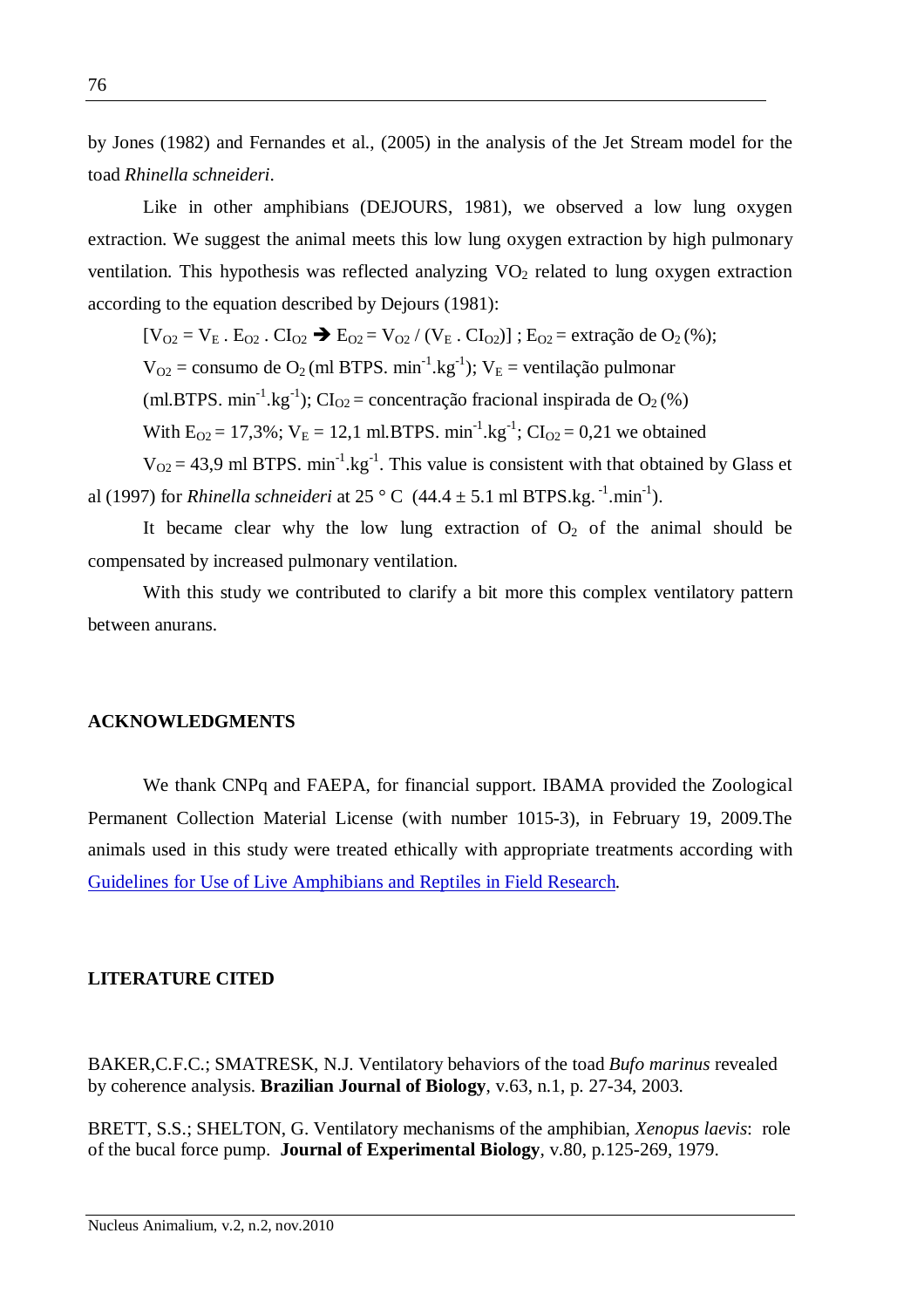BOUTILIER, R. G. Characterization of the intermittent breathing pattern in *Xenopus laevis.*  **Journal of Experimental Biology**, v.110, p. 291-309, 1984.

DE JONGH, H. J, AND C. GANS. On the mechanism of respiration in the bullfrog *Rana catesbeiana*: A reassessment. **Journal of Morphology***,* v.127, p. 259-290, 1969.

DEJOURS, P. **Principles of comparative respiratory physiology**. North Holland: Elsevier, Biochemical Press, 1981.

FERNANDES, M.S.; GIUSTI, H.; GLASS, M.L. An assessment of dead space in pulmonary ventilation of the toad *Bufo schneideri*. **Comparative Biochemistry and Physiology,** Part A 142, p.446 – 450, 2005.

FOXON, G.E.H. **Blood and respiration**: in physiology of amphibia. New York: Academic Press., 1964.

GANS, C.; DE JONGH, H.J.; FARBER, J. Bullfrog (*Rana catesbeiana*) ventilation: how does the frog breathe? **Science**, v.163, n.872, p.1223-1225, 1969 mar. 14.

**HLASTALA, M.P.; BERGER, A J.** PHYSIOLOGY OF RESPIRATION. **OXFORD: UNIVERSITY PRESS, 2001.**

**HUGHES, G.M.** THE PHYSIOLOGY OF VERTEBRATE RESPIRATION**. LONDON: HEINEMAN, 1963.**

**Jones, D.R. 1972**. Anaerobioses and the oxygen debt in an anuran amphibian. *Rana esculenta*. Journal of Comparative Physiology A, 77: 356-382.

**Jones, R.M.1982.** How toads breathe: control of air flow to and from the lungs by the nares in *Bufo marinus*. Respiratory Physiology, 49: 251-265.

**Kruhffer, M., M.L. Glass, and A.S. Abe. 1987**. Control of breathing in an amphibian *Bufo paracnemis*: effects of temperature and hypoxia. Respiratory Physiology, 69: 267-275.

**Macintyre, D.H., and D.P. Toews. 1976**. The mechanics of lung ventilation and the effects of hypercapnia on respiration in *Bufo marinus.* Canadian Journal of Zoology, 54: 1364-1374.

**Romer, A.S. 1985**. Anatomia Comparada dos Vertebrados. Atheneu Editora. São Paulo.

**Shelton, G., and R.G. Boutilier. 1982**. Apnoea in amphibians and reptiles. Journal of Experimental Biology ,100: 245-273.

**Vitalis, T.Z., and G. Shelton. 1990.** Breathing in *Rana pipiens*: the mechanism of ventilation. Journal of Experimental Biology, 154: 537-556.

**Wang, T. 1994.** Measurement of ventilatory responses in the toad *Bufo marinus*: A comparison of pneumotachography and buccal pressures. Comparative Biochemistry and Physiology Part A: Physiology, Volume 109, Issue 3, November 1994, Pages 793- 798

**West, J.B. 1995.** Respiratory Physiology. Willians and Wilkins. Baltimore.